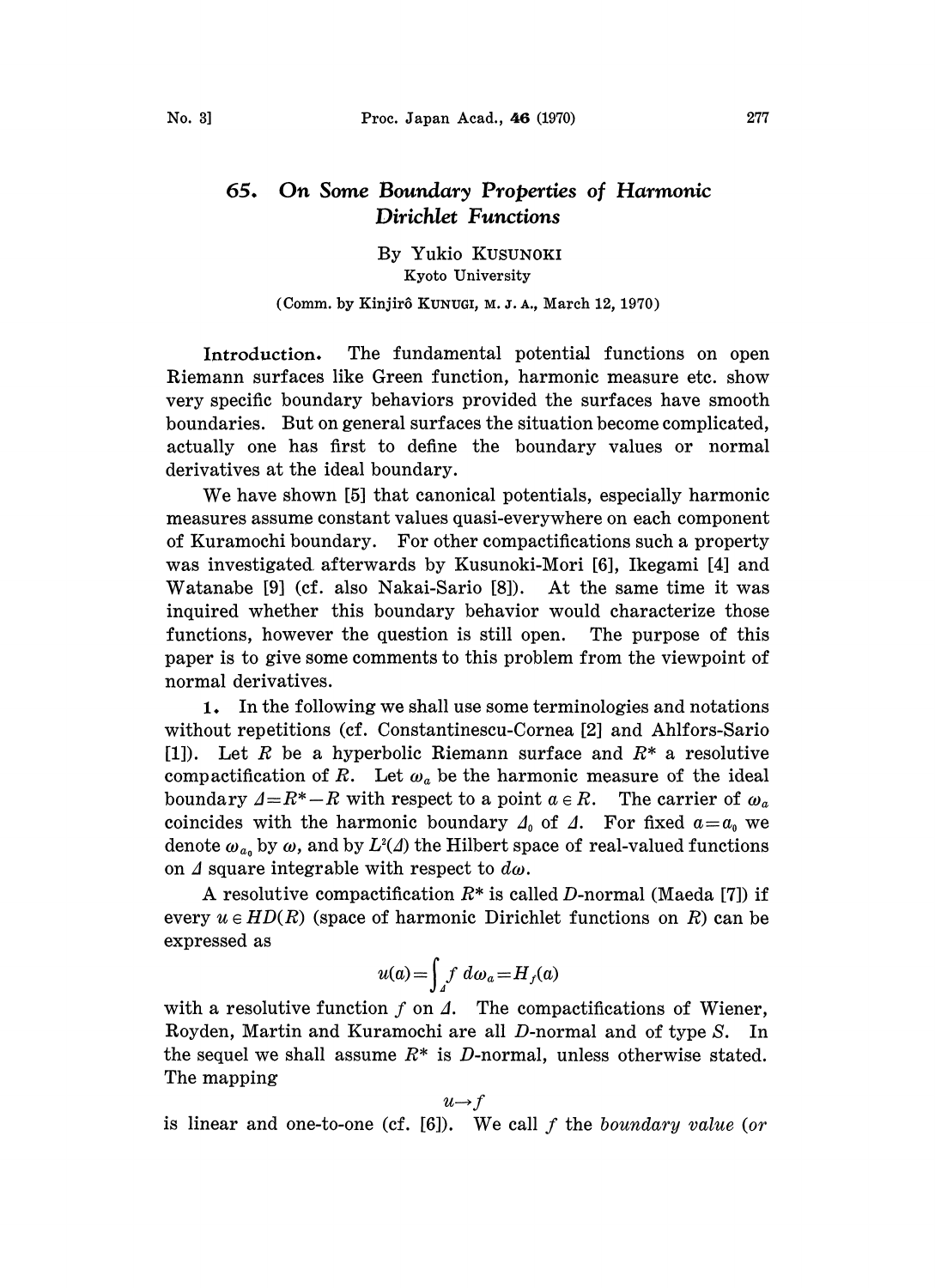278 **Y. KUSUNOKI** [Vol. 46,

The following fact (cf. Doob [3], Maeda [7]) will be used later.

Lemma 1. If  $u \in HD(R)$ , then  $\tilde{u}$  belongs to  $L^2(\Delta)$  and if  $u(a_0)=0$ ,

$$
\|\tilde{u}\|_{\scriptscriptstyle{A}}\!=\!\left|\int_{\scriptscriptstyle{A}}\!\tilde{u}^{\scriptscriptstyle{2}}d\omega\right|^{\!*}\!\leq\!M\|du\|_{\scriptscriptstyle{R}}
$$

with <sup>a</sup> positive constant M independent of u.

2. We consider a partition  $P = \{A_{\alpha}\}\$  of the ideal boundary  $A = \bigcup A_{\alpha}$ 

such that each  $\Delta_{\alpha}$  consists of mutually disjoint connected components of  $\Delta$ . For the real Hilbert space  $\Gamma_{he} = \{du; u \in HD(R)\}\$ let

 $\Gamma_{\mathbf{P}} = \{du \in \Gamma_{he}$ ;  $\tilde{u}$  is constant  $\omega$ -a.e. on each part  $\mathcal{A}_a$  of  $\mathbf{P}$ .

where the exceptional sets are subsets of a set of harmonic measure zero on  $\Lambda$ . Evidently  $\Gamma_I = \{0\}$  for the identity partition I. Now we have

**Theorem 1.**  $\Gamma_P$  is a Hilbert subspace of  $\Gamma_{he}$ . Moreover if the compactification  $R^*$  is of type S, then  $\Gamma_P \supset (P) \Gamma_{hm}$ , in particular  $\Gamma_{\mathbf{Q}}$  $\sup_{n=1}^{n}$  for the canonical partition Q.

This is seen immediately from Theorems 3, 4 (or the proofs) in [6] and it is our main concern whether  $\Gamma_P$  would coincide with  $(P)\Gamma_{hm}$ . Two spaces coincide if the partition is finite. In the following we shall assume that  $R^*$  is of type S as well as D-normal.

3. Let  $P$  be a partition of  $\Delta$  and denote

$$
M_{\boldsymbol{P}} = \left\{ \varphi \in L^2(\varDelta) \, ; \int_{\varDelta_{\alpha}} \varphi \, d\omega = 0 \text{ for every } \varDelta_{\alpha} \text{ in } \boldsymbol{P} \right\}.
$$

It is easily seen that  $M_P$  is a closed subspace of  $L^2(\Lambda)$ . Let  $\Gamma$  be any closed subspace of  $\Gamma_{he}$ , then we say that a function  $u \in HD(R)$  has  $\Gamma$ normal derivative  $\varphi = \varphi_u$  if there exists  $\varphi \in L^2(\Lambda)$  such that

$$
\big\langle dv,du\big\rangle_R\!=\!\!\int_{\it 4}\!\!\tilde{v}\varphi d\omega, \,{\rm for}\,\,{\rm any}\,\,dv\in\varGamma
$$

where  $\langle dv, du \rangle_{\scriptscriptstyle R} = \int_R dv \wedge^* du$ . Then clearly  $\varphi \in M_I$ . Note that for dv boundary function  $\tilde{v}$  is determined up to a constant, but does not matter since  $\int_A \varphi d\omega = 0$ . We shall write  $N_P(\Gamma) = \{ du \in \Gamma \mid u \text{ has a } \Gamma \}.$ normal derivative  $\in M_P$  and  $N(\Gamma) = N_I(\Gamma)$ .

**Lemma 2.** Let  $\Gamma$  be a closed subspace of  $\Gamma_{he}$ . Given  $\varphi \in M_{\mathbf{P}}$ , there exists  $du \in N_P(\Gamma)$  such that  $\varphi$  is the F-normal derivative of u. Further  $N(\Gamma)$  is dense in  $\Gamma$ .

**Proof.** Consider a linear functional on  $\Gamma$ :

$$
dv \rightarrow \int_{\mathcal{A}} \tilde{v} \varphi d\omega, \qquad dv \in \varGamma
$$

We may assume  $v(a_0)=0$ . By Lemma 1 we have then  $\left|\int \tilde{v}\varphi d\omega\right|$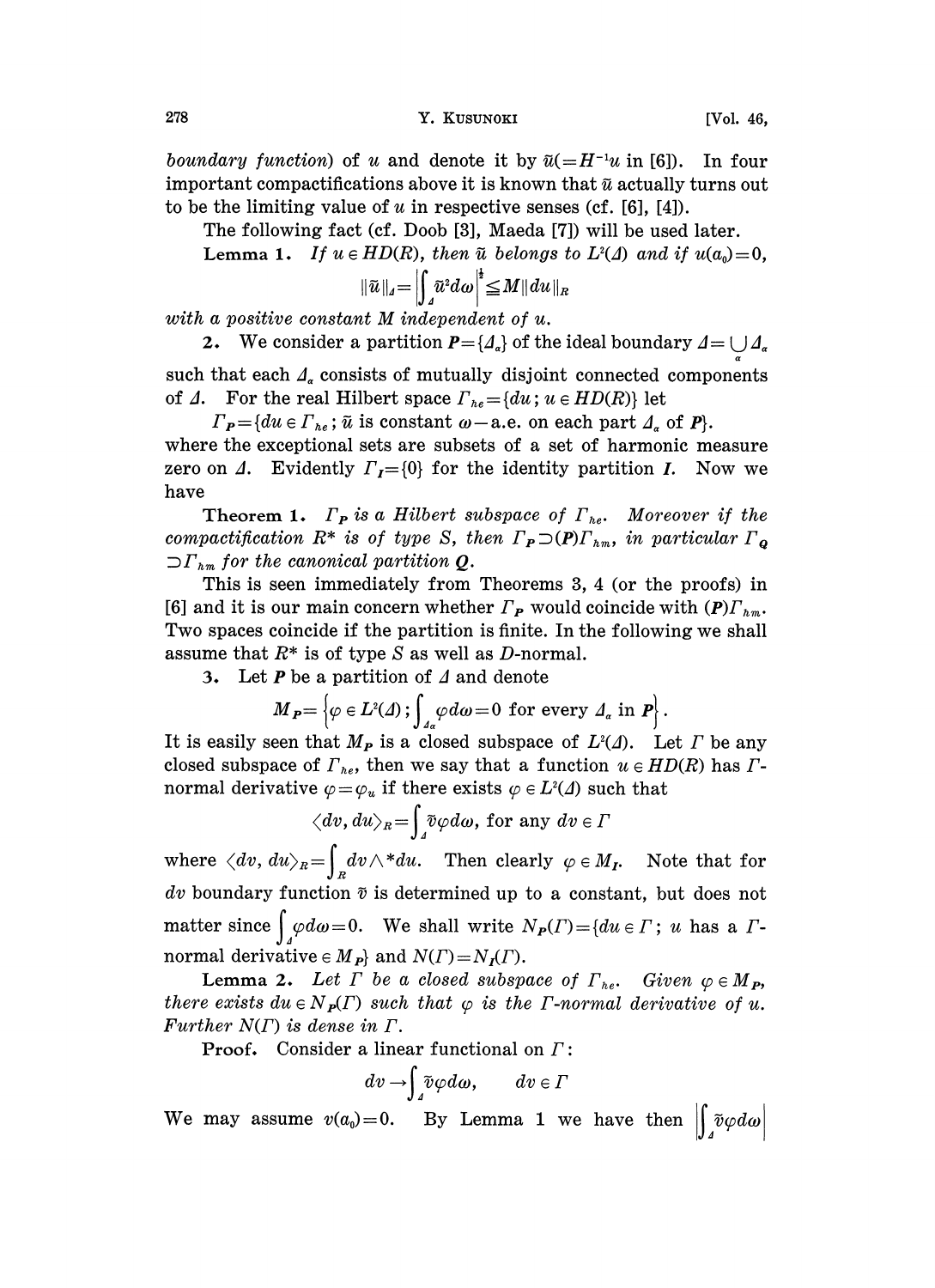$\leq \left|\int_{A} \tilde{v}^2 d\omega \right|_A^4 \leq M \|\varphi\|_A \|dv\|_R$ , hence the linear functional on  $\Gamma$  is bounded and by Riesz theorem there exists  $du \in \Gamma$  such that  $\int \tilde{v} \varphi d\omega$  $=\langle dv, du \rangle_R$  for any  $dv \in \Gamma$ , which implies that  $\varphi$  is a  $\Gamma$ -normal derivative of u.

To show that  $N(\Gamma)$  is dense in  $\Gamma$  suppose the contrary. Then there is  $dv_0 \in \Gamma$  such that  $v_0(a_0)=0$ ,  $v_0 \neq 0$  and  $\langle dv_0, du \rangle_R = 0$  for any  $du \in N(\Gamma)$ . While

$$
\int_{d} \widetilde{v}_0 d\omega = v_0(a_0) = 0 \quad \text{and} \quad \widetilde{v}_0(\equiv 0) \in L^2(\Delta)
$$

so  $\tilde{v}_0 \in M_I$  and it is a *F*-normal derivative of some  $u_0$  with  $du_0 \in N(\Gamma)$ , hence  $0=\langle dv_0, du_0\rangle_R = \int_{\Lambda_0} \tilde{v}_0^2 d\omega \neq 0$ , which is a contradiction.

We shall denote by  $B(\Lambda)(\subset L^2(\Lambda))$  the set of the boundary functions of  $HD(R)$  and by  $C(\Lambda)$  the set of (bounded) continuous functions on  $\Lambda$ . If our (*D*-normal) compactification  $R^*$  is regular [7], namely if the set  $B(\Lambda) \cap C(\Lambda)$  is dense in  $C(\Lambda)$  in the uniform convergence topology, then the  $\Gamma$ -normal derivative is uniquely determined  $\omega$ -a.e. and the mapping  $du \rightarrow \varphi_u$  gives an isomorphism of  $N_{\mathbf{P}}(F)$  onto  $M_{\mathbf{P}}$ . The compactifications of Royden and Kuramochi are regular.

**Lemma 3.** If  $R^*$  is regular, then the set  $B(\Delta)$  is dense in  $L^2(\Delta)$ .

Indeed, the set  $B(\Lambda) \cap C(\Lambda)$  is clearly dense in  $C(\Lambda)$  in  $L^2$ -norm and  $C(\Delta)$  is so in  $L^2(\Delta)$ , hence  $B(\Delta) \cap B(\Delta) \cap C(\Delta)$  is dense in  $L^2(\Delta)$ .

4. Now we shall show the following

**Theorem 2.**  $\Gamma_{\mathbf{P}}=(\mathbf{P})\Gamma_{hm}$  if and only if for any due  $\Gamma_{\mathbf{P}}$  there exists a sequence  $\{d\omega_n\}$  in  $(P)\Gamma_{hm}$  such that  $(\alpha)\|\tilde{\omega}_n-\tilde{u}\|_{q\to 0}$  for  $n\to\infty$  $(\beta)$ ||d $\omega_n$ ||<sub>R</sub> are uniformly bounded.

**Proof.** If  $\Gamma_{\mathbf{P}} = (\mathbf{P})\Gamma_{hm}$ , for given  $du \in \Gamma_{\mathbf{P}}$  there exist  $d\omega_n \in (\mathbf{P})\Gamma_{hm}$ such that  $||d\omega_n - du||_R \to 0$  and  $\omega_n(a_0) = u(a_0)$ . Then  $(\alpha)$  follows from Lemma 1 and  $(\beta)$  is trivial.

To show the converse suppose the contrary. Then there exists  $du \in \Gamma_P$  such that  $du(\pm 0)$  is orthogonal to  $(P)\Gamma_{hm}$ . For this du take a sequence  $\{d\omega_n\}$  in  $(P)\Gamma_{nm}$  satisfying  $(\alpha)$  and  $(\beta)$ . Consider any  $dv \in N(\Gamma_P)$  and let  $\varphi \in M_I$  be the  $\Gamma_P$ -normal derivative of v, then since  $\tilde{\omega}_n$  converge weakly to  $\tilde{u}$  in  $L^2(\Delta)$  we have

$$
\lim_{n\to\infty}\langle d\omega_n, dv\rangle_{\scriptscriptstyle R}=\lim_{n\to\infty}\int_{\scriptscriptstyle A}\tilde{\omega}_n\varphi d\omega=\int_{\scriptscriptstyle A}\tilde{u}\varphi d\omega\!=\!\langle du, dv\rangle_{\scriptscriptstyle R}.
$$

While, by Lemma 2  $N(\Gamma_P)$  is dense in  $\Gamma_P$ , it follows under the condition ( $\beta$ ) that  $\{d\omega_n\}$  converge weakly to du in  $\Gamma_P$  (cf. [10]). Hence  $||du||_{R}^{2}=\lim \langle d\omega_{n}, du\rangle_{R}=0$  and  $du\equiv 0$ , which is a contradiction.

As is seen from the proof above we have the following

Corollary. Suppose  $N(\Gamma_p) = \Gamma_p$ . Then  $\Gamma_p = (p) \Gamma_{hm}$  if and only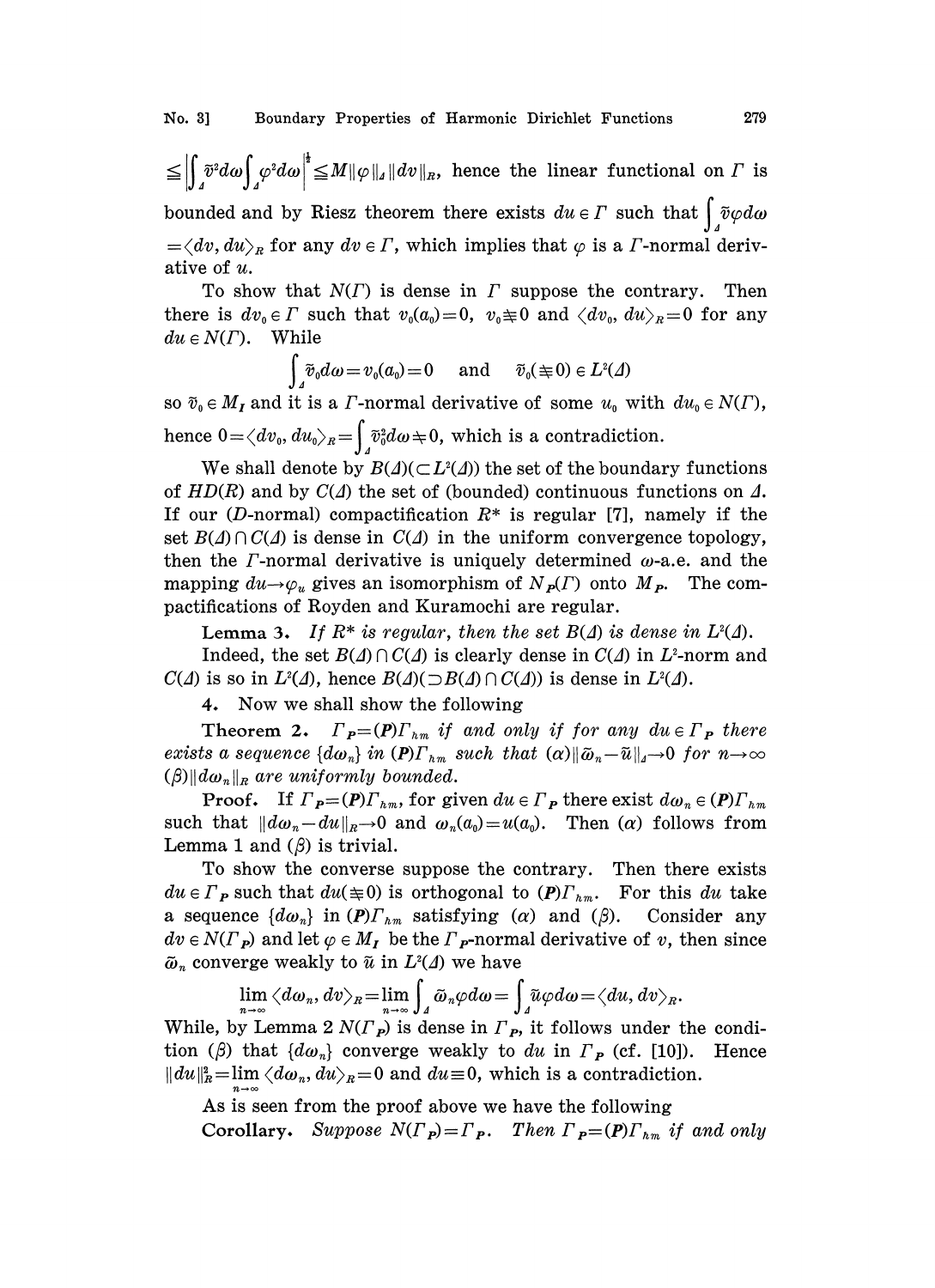if for any du  $\in \Gamma_P$  there exists a sequence  $\{d\omega_n\}$  in  $(P)\Gamma_{hm}$  with the condition  $(\alpha)$ .

In a very special case it was shown that one can find a sequence  ${d\omega_n}$  satisfying (*a*) and ( $\beta$ ) ([9] Theorem 2).

Next we shall give a sufficient condition for  $N(\Gamma_P)=\Gamma_P$ .

Theorem 3. If the set  $B(\Delta)$  is dense and of the Baire second category in  $L^2(\Lambda)$ , then every  $u \in HD(R)$  has  $\Gamma_{he}$ -normal derivative, hence  $N(\Gamma) = \Gamma$  for any  $\Gamma \subset \Gamma_{he}$ .

**Proof.** Take any  $du_0 \in \Gamma_{he}$ , then there is a sequence  $\{du_n\}$  in  $N(\Gamma_{he})$  which converge strongly to  $du_0$ . Let  $\varphi_n$  be  $\Gamma_{he}$ -normal derivatives of  $u_n$  and consider the linear functionals on  $L^2(\Lambda)$ :

$$
T_nf=\int_A f\varphi_n d\omega,\quad n=1,2,\cdots.
$$

As  $\varphi_n \in L^2(\Lambda)$  the  $T_n$  are bounded, moreover for each  $f \in B(\Lambda) |T_n f|$  $\leq M_f(n=1, 2, \dots), M_f$  being a constant dependent only on f. Because, if  $f \in B(\Delta)$  then  $f = \tilde{u}$  with some  $du \in \Gamma_{he}$  and  $\langle du, du_n \rangle_R = \int_{\Delta} f \varphi_n d\omega$ , hence  $|T_n f| \leq ||du||_R ||du_n||_R \leq M ||du||_R$  where M is a bound of  ${||du_n||_R}.$ Now since  $B(\Lambda)$  is of the second category in  $L^2(\Lambda)$  we know that the norms  $||T_n||$  are uniformly bounded by Banach theorem and the resonance theorem (cf. [10]). While, for each  $f = \tilde{u} \in B(\Lambda)$  the limit

$$
\lim_{n\to\infty}T_nf=\lim_{n\to\infty}\langle du,du_n\rangle_R\!=\!\langle du,du_0\rangle_R
$$

exists and  $B(\Lambda)$  is dense in  $L^2(\Lambda)$ , hence  $\lim_{n\to\infty}T_nf$  exist for all  $f\in L^2(\Lambda)$ and  $Tf=\lim_{n\to\infty}T_nf$  is a linear functional on  $L^2(\Lambda)$ . Therefore by the representation theorem there exists  $\varphi^* \in L^2(\Lambda)$  such that<br>for all f a  $L^2(\Lambda)$ . In particular for any dy a  $\Gamma$ , and have for all  $f \in L^2(\Lambda)$ . In particular for any  $du \in \Gamma_{he}$  we have  $\int_{\mathcal{A}} \tilde{u} \varphi^* d\omega = T \tilde{u} = \lim_{n \to \infty} T_n \tilde{u} = \langle du, du_0 \rangle_R$ 

This means that  $u_0$  has a  $\Gamma_{he}$ -normal derivative  $\varphi^*$ . q.e.d.

Remark. About the assumption that  $B(\Lambda)$  is dense in  $L^2(\Lambda)$ , 1) it is always satisfied if  $R^*$  is regular (Lemma 3), 2) it can be replaced by a weaker condition that  $B(\Lambda)$  is dense in a sphere in  $L^2(\Lambda)$ .

5. The semi-exactness  $\int_{0}^{x} ud = \int_{0}^{x} \frac{\partial u}{\partial n} ds = 0$  for any dividing cycle  $\gamma$  suggests the following

**Lemma 4.** Let  $dv \in [({P})\Gamma_{hm}]^{\perp}=(P)\Gamma_{hse}^*$ . If v has a  $\Gamma_{he}$ -normal derivative  $\varphi$ , then  $\varphi$  belongs to  $M_P$ .

**Proof.** First we note that the set  $\{\alpha : \int_{\alpha} |\varphi| d\omega > 0\}$  is countable, since  $\varphi \in L^2(\Lambda) \subset L^1(\Lambda)$ . So let  $\{\Lambda_n\}$  be a countable number of parts of **P** on which the integral is positive. For each  $\Lambda_n$  let  $\varphi_n = \varphi \chi_{\Lambda_n} \in L^1(\Lambda)$ ,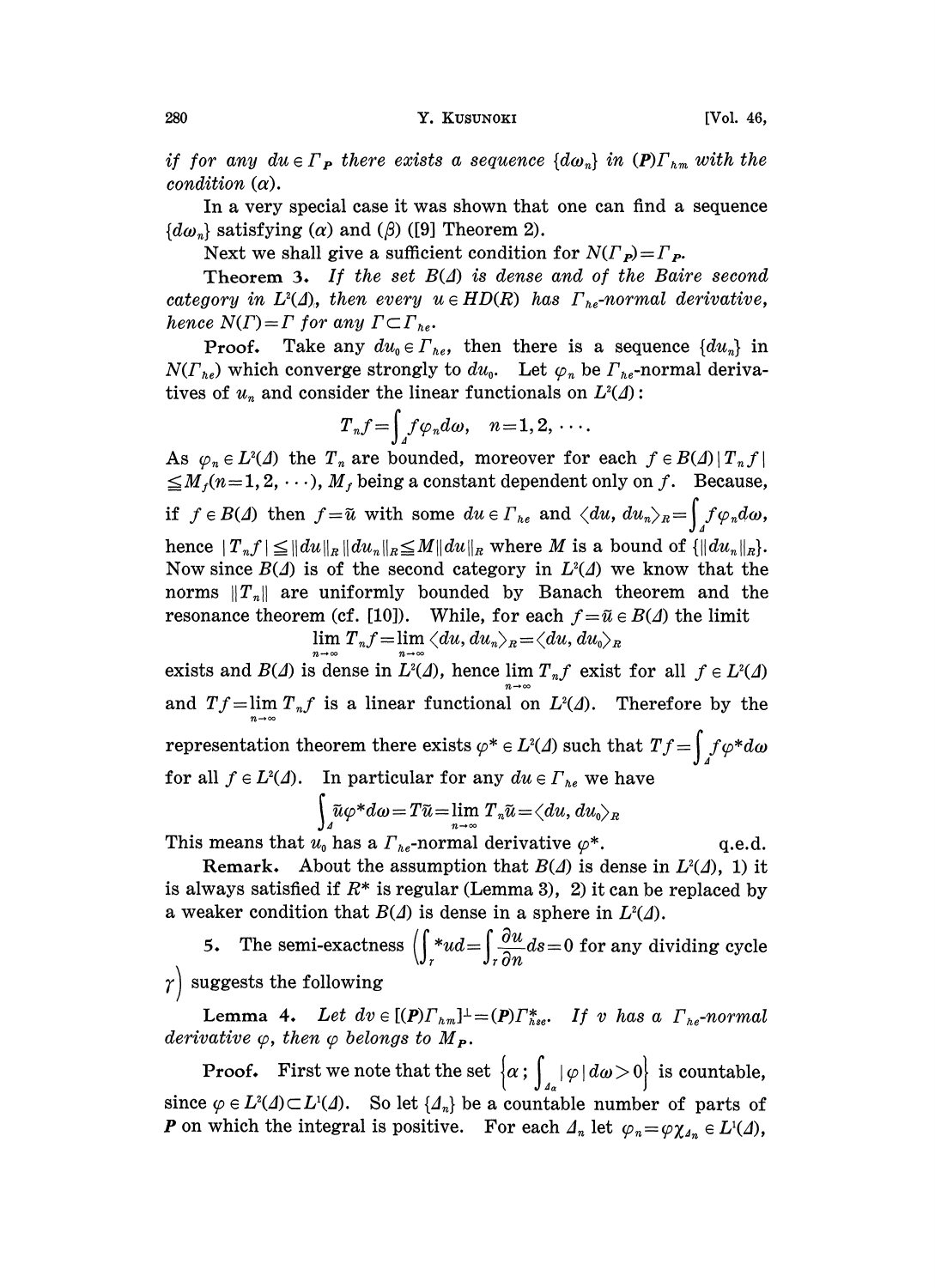$\chi_{A_n}$  being the characteristic function of  $A_n$ . Take a decreasing sequence of non-compact subregions  $G_n^{\nu}(\nu=1,2,\cdots)$  in R which determine  $\mathcal{A}_n$  and let

$$
\Delta_n^{\nu} = \{ \mathcal{A}_{\alpha} \, ; \, \mathcal{A}_{\alpha} \subset \bar{G}_n^{\nu} \text{ (closure in } R^*\text{)} \}.
$$

Then for each  $\nu$  we have a harmonic measure  $d\omega_n^* \in (P)\Gamma_{nm}$  such that  $\omega_n^{\nu} = 1$  a.e. on  $\Delta_n^{\nu}$  and  $= 0$  a.e. on  $\Delta - \Delta_n^{\nu}$ . Hence  $\int_{A}^{\infty} \omega_n^{\nu} \varphi d\omega = \langle d\omega_n^{\nu}, dv \rangle_R$ Then for each  $\nu$  we have a harmonic measure  $d\omega_n^{\nu} \in (P)\Gamma_{hm}$  such that  $\omega_n^{\nu} = 1$  a.e. on  $\Lambda_n^{\nu}$  and  $= 0$  a.e. on  $\Lambda_n^{\nu}$ . Hence  $\int_{\Lambda} \omega_n^{\nu} \varphi d\omega = \langle d\omega_n^{\nu}, dv \rangle_R$ <br>= 0. while  $\omega_n^{\nu} \varphi \rightarrow \varphi_n$  a.e.  $(\nu \rightarrow \in$ gence theorem that

$$
0 = \lim_{n \to \infty} \int_{A} \omega_n^{\nu} \varphi d\omega = \int_{A} \varphi_n d\omega = \int_{A_n} \varphi d\omega
$$

which implies that  $\varphi \in M_P$ .

Now we shall consider a restriction to the ideal boundary  $\Delta = \bigcup_{\alpha} \Delta_{\alpha}$ ,<br>umber of namely assume that the harmonic measure is decomposable:

(\*) if  $E_a \subset A_a$  and  $\omega(E_a)=0$ , then  $\omega(\bigcup E_a)=0$ .

For example, it is satisfied if  $\Lambda$  consists of a countable number of parts  $\{A_n\}.$ 

Theorem 4. If  $R^*$  is regular and satisfies the condition  $(*)$ , then it occurs that  $\Gamma_{\mathbf{P}} = (\mathbf{P}) \Gamma_{nm}$  or the set  $B(\Delta)$  is of the first category in  $L^2(\varDelta)$ .

**Proof.** Let  $dv \in \Gamma_P$  be orthogonal to  $(PI\Gamma_{hm})$ . Suppose that v has a  $\Gamma_{he}$ -normal derivative  $\varphi$ , then it follows by Lemma 4 and (\*) that  $\in M_P$  and  $\varphi = 0$  w-a.e. on  $\Delta - \bigcup_{n=1}^{\infty} \Delta_n$ . The  $\tilde{v}$  is constant w-a.e. on each<br>and<br> $||dv||_R^2 = \int_A \tilde{v} \varphi d\omega = \sum_{n=1}^{\infty} \tilde{v} \int_{\Delta_n} \varphi d\omega = 0$  $\Delta_n$  and

i.e.  $dv \equiv 0$ . By Theorem 3 this completes the proof.

## References

- [1] Ahlfors, L., and Sario, L.: Riemann Surfaces. Princeton (1960).
- [2] Constantinescu, C., and Cornea, A.: Ideale Ränder Riemannscher Flächen. Springer Verlag (1963).
- [3] Doob, J. L.: Boundary properties of functions with finite Dirichlet integrals. Ann. Inst. Fourier, 12, 573-621 (1962).
- [4] Ikegami, T.: A mapping of Martin boundary into Kuramochi boundary by means of poles. Osaka J. Math., 5, 285-297 (1968).
- [5] Kusunoki, Y.: Characterizations of canonical differentials. J. Math. Kyoto Univ., 5, 197-207 (1966).
- [6] Kusunoki, Y., and Mori, S.: Some remarks on boundary values of harmonic functions with finite Dirichlet integrals. Ibid.,  $7, 315-324$  (1968).
- [7] Maeda, F.-Y.: Normal derivatives on an ideal boundary. J. Sci. Hiroshima Univ. Ser. A-I, 28, 113-131 (1964).